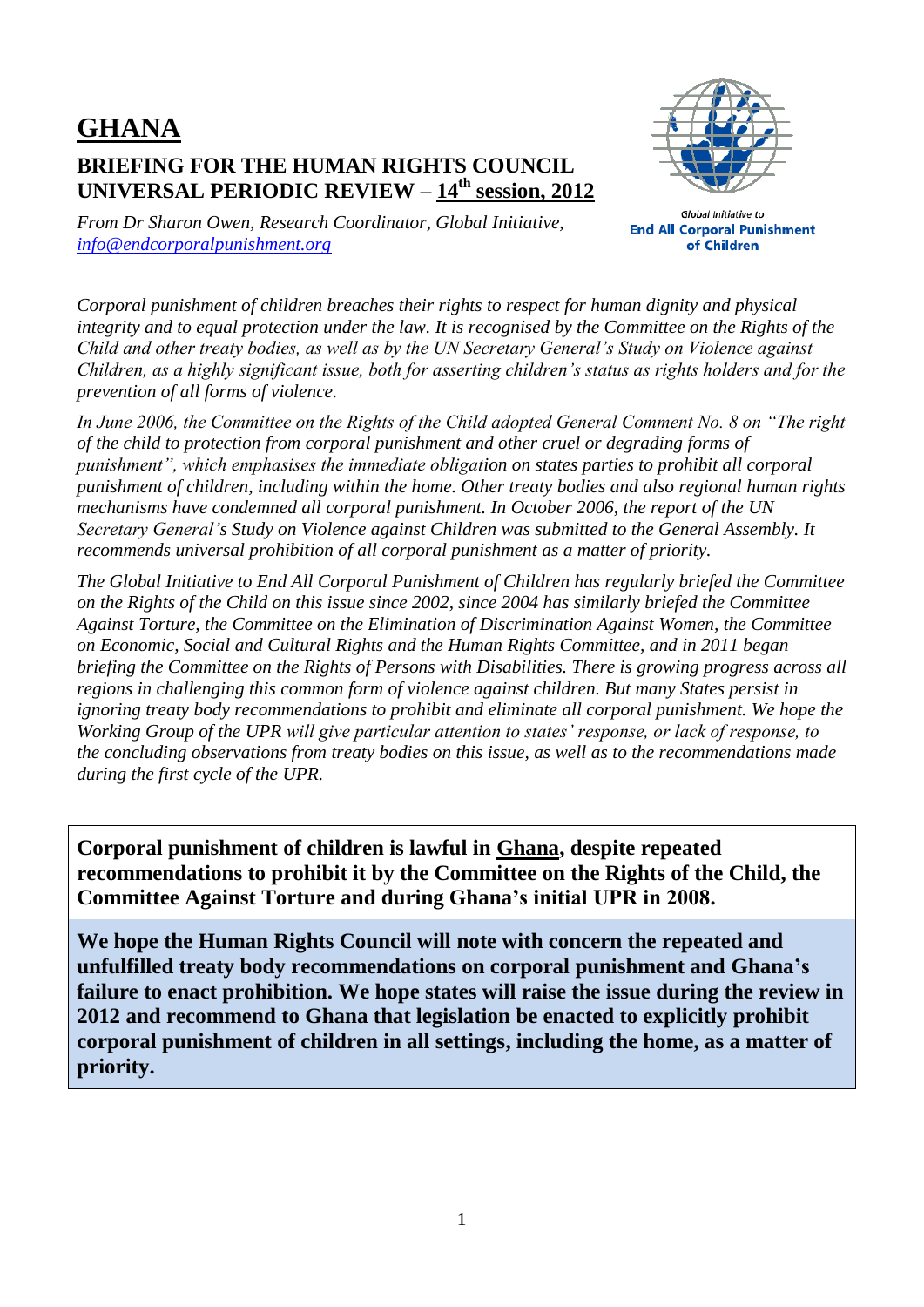## **1 The initial review of Ghana by the Human Rights Council (2008)**

1.1 Ghana was reviewed in the first cycle of the Universal Periodic Review in 2008 (session 2). The issue of prohibiting corporal punishment of children was included in the summary of stakeholders' information<sup>1</sup> and was raised during the review by Finland and Turkey.<sup>2</sup> Finland recommended that Ghana "abolish by law the use of corporal punishment in all settings": this recommendation was clearly documented in the body of the Working Group report<sup>3</sup> but unfortunately was not included in the summary of recommendations at the end of the report and there is no record of formal acceptance or rejection of it by the Government. We note, however, that the Government formally accepted the following recommendations:

"To strengthen its efforts to fully implement the recommendations adopted by the CRC and to prohibit all forms of violence against children (Finland); to take further measures to implement the overarching and setting-specific recommendations of the UN Study on violence against children (Finland); to take the necessary measures to prevent child abuse and neglect and investigate cases of domestic violence, ensuring that sanctions be applied to perpetrators (Italy); and to enhance its efforts in protecting children rights (Switzerland)."<sup>4</sup>

1.2 Prohibiting corporal punishment is a key obligation under the Convention on the Rights of the Child and other international human rights instruments, though it is an obligation frequently ignored or evaded by governments. Specifically challenging Ghana in this respect during its second UPR would reflect the seriousness with which the Human Rights Council views violations of the rights of all persons, including children.

1.3 There has been no change in the legality of corporal punishment of children in Ghana since the state's initial UPR in 2008. Today, as then, corporal punishment is unlawful as a sentence for crime and in prisons, but it is lawful in the home, schools, alternative care settings and penal institutions such as borstal institutions and industrial institutions.

## **2 Legality of corporal punishment in Ghana**

 $\overline{a}$ 

2.1 Corporal punishment is lawful in the **home**. The Children's Act (1998) prohibits "cruel, inhuman or degrading treatment or punishment including any cultural practice which dehumanises or is injurious to the physical and mental well-being of a child" (article 13(1)) but allows for a degree of "reasonable" and "justifiable" punishment of children, stating that "no correction of a child is justifiable which is unreasonable in kind or in degree according to the age, physical and mental condition of the child and no correction is justifiable if the child by reason of tender age or otherwise is incapable of understanding the purpose of the correction" (article 13(2)). Provisions against violence and abuse in the Criminal Code (1960), the Constitution (1992), the Domestic Violence Act (2007) and the Children's Act are not interpreted as prohibiting all corporal punishment in childrearing.

2.2 Corporal punishment is lawful in **schools**. Pursuant to the Education Act (1961), the Ghana Education Code of Discipline for second cycle school provides for caning up to six strokes by

<sup>&</sup>lt;sup>1</sup> 2 April 2008, A/HRC/WG.6/2/GHA/3, Summary of stakeholders' information, para. 18

 $^2$  29 May 2008, A/HRC/8/36, Report of the Working Group on the Universal Periodic Review: Ghana, paras. 20 and 44

<sup>&</sup>lt;sup>3</sup> 29 May 2008, A/HRC/8/36, Report of the Working Group on the Universal Periodic Review: Ghana, para. 20: "Finland also recommended that Ghana abolish by law the use of corporal punishment in all settings."

<sup>&</sup>lt;sup>4</sup> 29 May 2008, A/HRC/8/36, Report of the Working Group on the Universal Periodic Review: Ghana, paras. 68 and 69